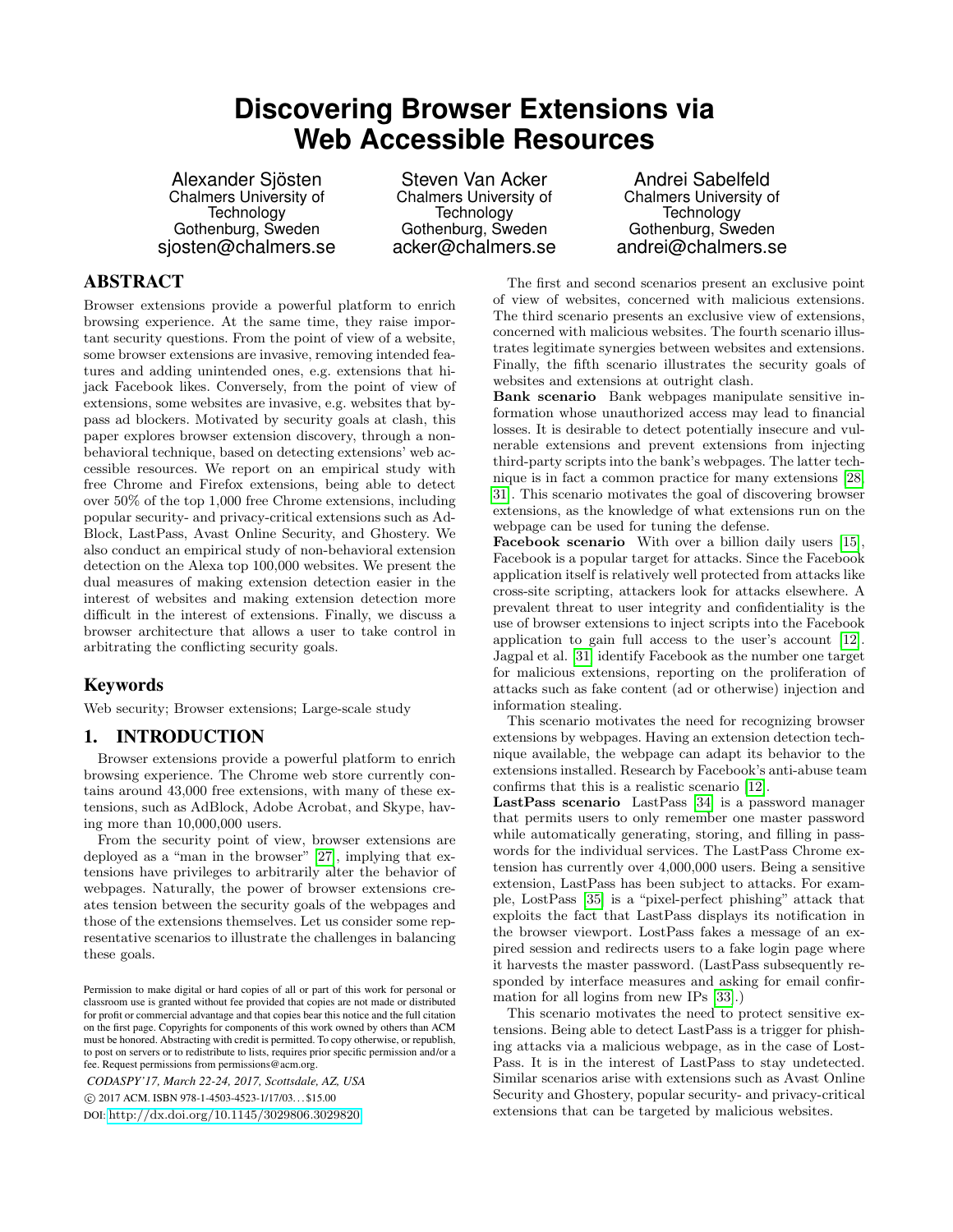Google Cast scenario Google Cast [\[26\]](#page-7-8) is a popular extension to play content on a Chromecast device from Chrome. Upon detecting the Google Cast extension, websites like Twitch.tv adjust their functionality and offer richer features.

This scenario highlights the benefit of browser extension detection, as motivated by enriching functionality rather than by security considerations.

AdBlock scenario With over 40,000,000 users, AdBlock is currently the most popular Chrome extension [\[10\]](#page-7-9). It is in the very nature of ad blocking to modify webpages, looking for ads and blocking them. These goals are clearly at odds with the webpages' goals. Consequently, some webpages try to detect ad blockers.

This scenario motivates both the need for extension detection from the point of view of webpages and the need for evading discovery from the ad blockers' point of view. As we detail in Section [2,](#page-1-0) the state of the art for this scenario is much of a cat-and-mouse game.

Security goals at clash The above scenarios demonstrate that the different stakeholders (websites vs. browser extensions) have different interests, resulting in the clash of the respective security goals. Motivated by these security goals, this paper focuses on discovering browser extensions and pursues the following research questions: (i) How to discover browser extensions from within a webpage, i.e, without modifying the browser? and (ii) How can extensions evade detection?

We emphasize that this paper does not assume the interest of webpages over the interest of extensions or vice versa. Instead, we recognize that these different interests are legitimate, even if conflicting. We seek to better understand these interests, conceptually and empirically, and suggest steps to improve the state of the art on both sides.

Non-behavioral extension discovery We refer as behav*ioral* to extension discovery techniques that require analyzing the behavior of browser extensions. Behavioral detection is sometimes desirable, when a particular behavior needs to be detected, regardless of what extension triggers it. On the other hand, non-behavioral discovery detects extensions without having to analyze their behavior. Non-behavioral detection is attractive when it can be done with low efforts. This motivates our focus on non-behavioral techniques.

In similar vein, when we consider measures against extension discovery, our goal is to stop non-behavioral detection and force attackers to do behavioral analysis of extensions. Discovery via web accessible resources We explore a non-behavioral technique for discovering extensions, based on so called web accessible resources and implement it for detecting Chrome and Firefox extensions. Web accessible resources are the resources accessible in the context of a

webpage. These resources enable interaction of extensions with the user via the underlying webpages. While there are other, more elaborate, ways to set up this kind of interaction without web accessible resources (see Sections [3.2](#page-3-0) and [6.2\)](#page-5-0), web accessible resources provide a straightforward mechanism of direct access via URIs. Indeed, as we will see later, web accessible resources are used

by many popular extensions. Our detection is precise, in the sense of no false positives, and robust, as long as extensions require web accessible resources. While behavioral techniques may mistakenly detect an extension based on a monitored behavior, our technique is based on detecting resources that are bound to unique extension ids, implying that we never report an extension that is not present.

Contributions To the best of our knowledge, this work is the first comprehensive effort on non-behavioral extension detection, putting the spotlight on a largely unexplored area and systematically studying the technique and its applicability at large scale. To this end, the paper offers the following contributions:

- Precise non-behavioral extension discovery We investigate a non-behavioral extension detection technique, based on web accessible resources (Section [3\)](#page-2-0). Based on unique extension ids, our detection is precise, in the sense of no false positives, and robust, as long as extensions require web accessible resources.
- Empirical studies of Chrome and Firefox extensions We report on a empirical study with Chrome's free extensions where we detect over 50% of the top 1,000 free Chrome extensions, including popular securityand privacy-critical extensions such as AdBlock, Last-Pass, Avast Online Security, and Ghostery, and 28% of the Chrome extensions in the study overall (Section [4\)](#page-3-1).

We report on a similar study with Firefox's free extensions (Section [4\)](#page-3-1). Due to Firefox's lax architecture, extensions are not prevented from direct modifications to the UI of the browser. This explains the lesser need for web accessible resources in Firefox extensions and, therefore, lower discovery rates.

- Demo webpage for Chrome and Firefox We provide a demo webpage [\[55\]](#page-7-10) to demonstrate discovery of Chrome and Firefox extensions in practice. This proof-of-concept webpage lists detected extensions once a user visits the page with Chrome or Firefox. This page serves as a starting point, providing a core that can be further developed either as a standalone service or a library for inclusion into other webpages. In fact, our code is already used by INRIA's Browser Extension Experiment [\[30\]](#page-7-11).
- Empirical studies of the Alexa top 100,000 websites We conduct an empirical study of non-behavioral extension discovery on the Alexa top 100,000 websites. Our findings suggest that the technique is not widely known, although we do discover several websites that try to find extensions for types that include fun, productivity, news, weather, search tools, developer tools, accessibility, and shopping (Section [5\)](#page-4-0).
- Measures We discuss two types of measures that correspond to the interests of webpages and extensions, respectively. For webpages, we discuss a solution based on extension whitelisting. For extensions, we have recommendations to restrict APIs related to web accessible resources and webpage whitelisting (Section [6\)](#page-5-1). We also discuss behavioral techniques and argue that to be effective, they need to be extension-specific.

## <span id="page-1-0"></span>2. STATE-OF-THE-ART ARMS RACE

The state of the art is best illustrated with the arms race between ad blockers and ad blocker detectors, with its rival spirit captured by the (blatantly explicit) naming of the respective libraries.

Whenever an extension manipulates the webpage's DOM, it can be discovered using behavioral analysis. For instance, a webpage can discover an ad blocker when the latter removes an ad from the webpage. Since ad blockers act as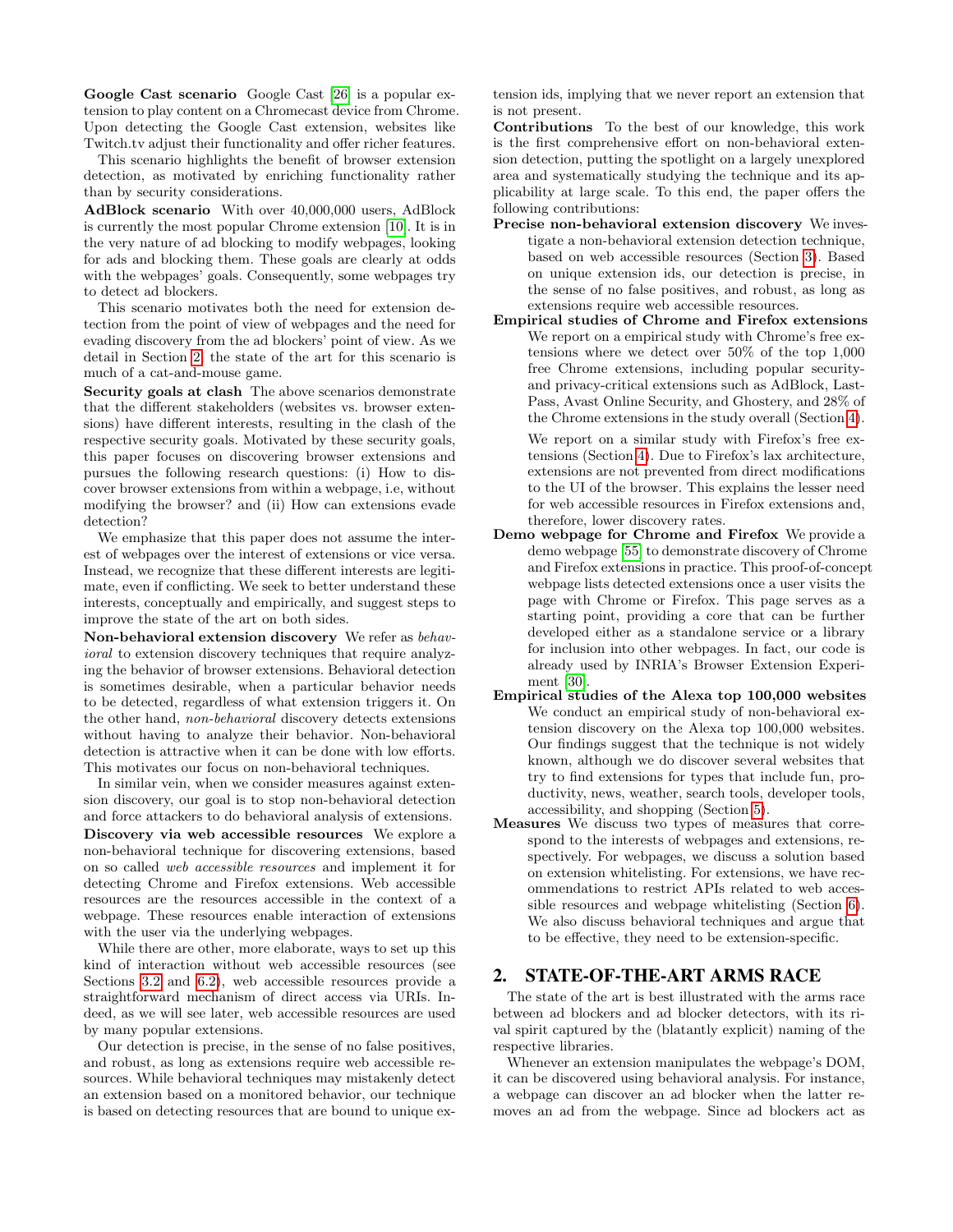```
<script src=" showads .js">
<script >
  if(vindow can RunAds == underined){
    // Ad blocking detected
  }
</ script >
       (a) HTML part of fake ad
```
 $var$  canRunAds =  $true$ ;

(b) showads.js (fake ad) Figure 1: Ad-blocking behavioral detection

<span id="page-2-1"></span>

| AdBlock      | Remove ads                                 |
|--------------|--------------------------------------------|
| FAB          | Injects bait for AdBlock and analyzes be-  |
|              | havior                                     |
| <b>FFAB</b>  | Exploits global property in window object  |
|              | set by FAB                                 |
| <b>FFFAB</b> | Detects if FFAB has done anything, reverts |
|              | the changes                                |
|              | Table 1: Ad blocking arms race             |

Table 1: Ad blocking arms race

good examples of security goals at clash, the rest of this section will focus on the arms race between webpages and ad blockers. Table [1](#page-2-1) summarizes the steps in this arms race.

A straightforward approach to check for ad blockers is to create a fake ad which sets a global variable and then check for that specific variable. Figure [1](#page-2-2) displays a current solution [\[29\]](#page-7-12) which works in AdBlock, AdBlock Plus and Ad-Block Pro for Chrome, as well as AdBlock Plus for Firefox, where the default behavior is to block the execution of the file showads.js.

Such a useful behavioral technique is often prepackaged as a JavaScript library marketed for detecting ad blockers, called "anti ad blockers". One such example is F\*\*\*AdBlock  $(FAB)$  [\[11\]](#page-7-13), which helps the users do behavioral analysis during a user-specified time interval. If a certain (user defined) amount of negative results in a row occurs, no ad-blocking tools are deemed to be running. This means the check can be run multiple times, making it harder for ad blockers to hide their presence by delaying their interaction.

Just as there are tools designed to help detect ad blockers, there are also tools that detect anti ad blockers. The library F\*\*\*F\*\*\*AdBlock (FFAB) [\[37\]](#page-7-14) is an anti anti ad blocker created as a response to the anti ad blocker FAB. FFAB redefines some JavaScript function objects used during FAB's execution, overriding FAB's ad blocker detection mechanism and claims no ad blockers are detected.

But just as FAB is sensitive to behavioral analysis, so is FFAB. In turn,  $F^{***}F^{***}AdBlock$  (*FFFAB*) [\[13\]](#page-7-15), is a response to FFAB. FFAB itself is not careful enough when overriding FAB's code, which gives FFFAB an opportunity to detect when FAB's code has been tampered with. When FFFAB detects this manipulation, it restores the original FAB functionality.

Detection of extensions by webpages is possible if the extension somehow modifies the DOM. In addition, behavioral detection is usually cross-browser, as the same behavior will take place no matter which browser is used.

If webpages are forced into behavioral extension detection, they cannot easily determine which extension is causing the behavior, and the extension detection loses precision. If they instead find extensions using unique ids, the extension name for Firefox extensions or a 32-character textual token for Chrome extensions, the extension can be uniquely determined and the detection is exact.

As this arms race indicates, behavioral extension detection is both error-prone because it is imprecise, and costly because it requires time and effort to keep up with the latest evasion techniques. These reasons motivate the need for a more robust and cheaper technique, bringing us to the study of non-behavioral extension detection in the following sections.

## <span id="page-2-0"></span>3. FINDING EXTENSIONS VIA WEB AC-CESSIBLE RESOURCES

This section provides background on how browser extensions work in Chrome and Firefox, the role of web accessible resources, how they can be used for finding extensions and the attacker models considered in this work.

### <span id="page-2-3"></span>3.1 Extensions

An extension is a program, typically written in a combination of JavaScript, HTML and CSS to extend the browser functionality. Extensions are not to be confused with browser plugins, such as Flash and Java, that are compiled and loadable modules that may live outside the browsers' process space. Extensions may alter the content of a webpage (e.g. ad blockers) or add features such as executing personal scripts (e.g. Greasemonkey). Browser extensions are built using architectures defined by the browser vendors. Mozilla is currently working on WebExtensions [\[48\]](#page-7-16), a new API which will have a similar structure as the Chrome extension API.

Chrome extensions Chrome extensions can consist of three different parts [\[25\]](#page-7-17): (i) a background page, which is an invisible page containing the main logic of the extension; (ii) UI pages, ordinary HTML pages that display the extension's UI ("browser actions" [\[19\]](#page-7-18) and "page actions" [\[20\]](#page-7-19)); and (iii) a content script, JavaScript which executes in the context of the webpage. The content script makes the interaction with the webpage and runs in an isolated world [\[21\]](#page-7-20). It has access to some Chrome APIs and can communicate with the background page using message passing [\[24\]](#page-7-21).

Each Chrome extension must have a manifest file, manifest.json, which contains important information about the extension [\[23\]](#page-7-22). For this work, the only interesting section in the manifest file is *web accessible resources*, which defines which resources are accessible in the context of a webpage [\[22\]](#page-7-23). The content of the *web\_accessible\_resources* section is paths to files. They can be URLs or a path to files relative to the package root and can contain wildcards.

Firefox extensions Firefox extensions written using WebExtensions will have the same structure as Chrome extensions. This is because Chrome extensions should be easy to port to Firefox [\[46\]](#page-7-24), as well as having a more unified crossbrowser architecture.

For the rest of this section, we will focus on XUL/XPCOM extensions. As this is how most Firefox extensions currently are written, we will refer to them as "Firefox extensions". These extensions also uses manifest files. The extensions automatically read the file chrome.manifest in the extension's root [\[40,](#page-7-25) [43\]](#page-7-26). Differently from Chrome, manifest files in Firefox are not mandatory and one manifest file can refer to other manifest files in sub folders.

Similarly to Chrome, a content script can inject and alter content on the webpage and communicate with the background pages using message passing [\[42,](#page-7-27) [41\]](#page-7-28). In the file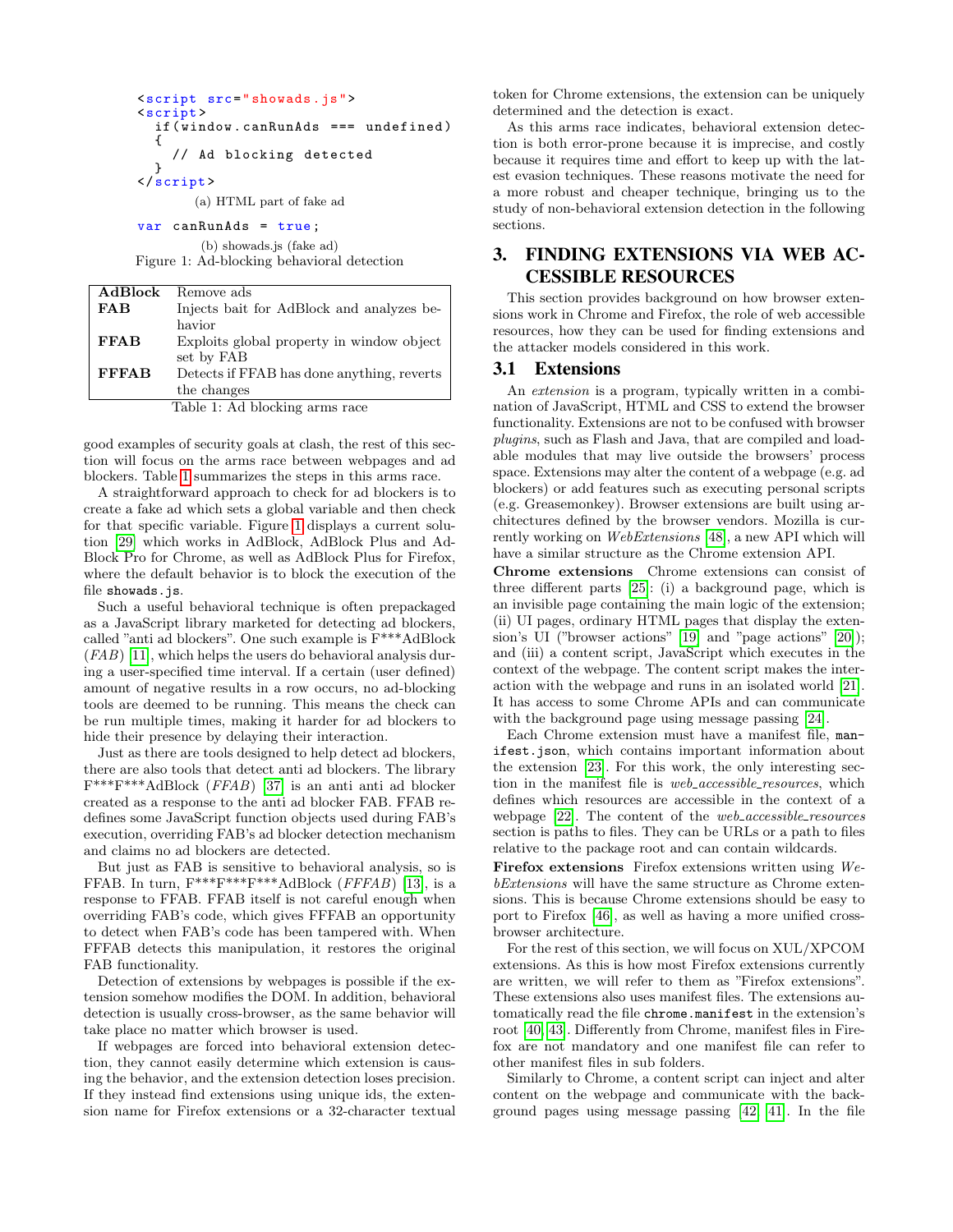chrome.manifest, a flag contentaccessible, which when set to yes, makes the specified content web accessible [\[40\]](#page-7-25).

Differently from Chrome and WebExtensions, Firefox extensions have powerful features such as overlay, to describe extra content to the UI [\[49\]](#page-7-29) and override, to override a chrome file provided by the application [\[40\]](#page-7-25).

#### <span id="page-3-0"></span>3.2 Web accessible resources

Both Chrome and Firefox require that extension resources that are referenced in a regular webpage, are flagged as web accessible in the manifest files. In Chrome and WebExten-sions this is done with the key "web\_accessible\_resources" [\[22,](#page-7-23) [47\]](#page-7-30) and in Firefox extensions with "contentaccessible=yes" [\[40\]](#page-7-25).

If a Chrome content script injects resources into a webpage, the resource must be flagged as web accessible. This makes the resource available using the following schema: chrome-extension://<extensionid>/<pathToFile>, where <extensionid> is a unique identifier for each extension and  $\epsilon$   $\epsilon$   $\rightarrow$   $\epsilon$   $\rightarrow$   $\epsilon$   $\rightarrow$   $\epsilon$   $\rightarrow$   $\epsilon$   $\rightarrow$   $\epsilon$   $\rightarrow$   $\epsilon$   $\rightarrow$   $\epsilon$   $\rightarrow$   $\epsilon$   $\rightarrow$   $\epsilon$   $\rightarrow$   $\epsilon$   $\rightarrow$   $\epsilon$   $\rightarrow$   $\epsilon$   $\rightarrow$   $\epsilon$   $\rightarrow$   $\epsilon$   $\rightarrow$   $\epsilon$   $\rightarrow$   $\epsilon$   $\rightarrow$   $\epsilon$   $\rightarrow$   $\epsilon$   $\rightarrow$   $\epsilon$   $\rightarrow$   $\epsilon$   $\rightarrow$   $\epsilon$  age root [\[25\]](#page-7-17).

Similarly for Firefox, if resources from the extension are to be referenced by an untrusted part using  $\langle \text{img} \rangle$  or  $\langle \text{script} \rangle$ tags, the corresponding registered content package must be flagged with contentaccessible=yes. Doing this would allow for the webpage to load resources from the extension, e.g. images to an  $\langle \text{img} \rangle$  tag [\[40\]](#page-7-25). The content can then be accessed using the chrome://packagename/content/ schema [\[40\]](#page-7-25), where the packagename should be unique for all extensions. For WebExtensions, the content can be accessed with moz-extension://<extensionid>/<pathToFile> [\[47\]](#page-7-30).

Examples of web accessible resources in practice To illustrate web accessible resources and how they differ in Firefox and Chrome, consider two real-world examples: Ad-Block and LastPass.

AdBlock for Chrome displays an icon in the browser toolbar which seemingly triggers a popup. This popup is actually an HTML page which loads JavaScript code to interact with the user. Both the HTML and JavaScript files are web accessible resources and must be listed as such [\[22\]](#page-7-23).

When logging in to a new website with a password, Last-Pass for Chrome will prompt the user whether this password should be stored. This prompt is actually an "overlay" injected and rendered into the viewport of the visited webpage. The overlay is an HTML resource provided by the extension and marked as web accessible. LastPass for Firefox uses a slightly different approach because Firefox extensions have the ability to modify the browser chrome through XML User Interface Language (XUL). Because this XUL file is only part of the browser chrome it does not need to be accessible from the visited webpage. Therefore, it does not need to be marked as a web accessible resource.

Benefits with web accessible resources While web accessible resources are a convenience, it is possible to do without them. Resources can be represented as strings using data URIs [\[36\]](#page-7-31), which can be added to the created DOM element before injecting it to the webpage. It is also possible to store the resources on an external server and fetch them from there. However, both of these approaches have disadvantages. Encoding and injecting resources as strings can be difficult to maintain, and storing resources on an external server has potential privacy and security issues.

By using web accessible resources, the resources are stored within the extension. This make them easier to maintain and access with extension APIs.

Finding extensions via web accessible resources Because web accessible resources can be accessed in the context of a given webpage, they can be abused to detect the presence of browser extensions to which the resources belong. As mentioned above, LastPass for Chrome has the overlay file overlay.html marked as web accessible, making it possible to make a request for the file using e.g. XMLHttpRequest. If the resource is present, the request will receive a positive answer, indicating that the extension is installed.

In Firefox, the extension Firebug has contentaccessible=yes set. Similarly to LastPass in Chrome, this makes Firebug detectable without behavior analysis, as the resource can be loaded to a script tag, using onsuccess and onerror to check if the extension is present or not.

Note that thanks to the uniqueness of the extension ids, we obtain a detection technique without false positives. While there is no guarantee that the behavioral techniques precisely detect a given extension, we never report an extension that is not present. Compared to behavioral techniques that may have both false positives and negatives, finding extensions via web accessible resources may have false negatives but no false positives.

#### 3.3 Two attacker models

Recall that we are interested in two perspectives on extension detection: that of a webpage with the goal to enable extension detection (as in the Bank and Facebook scenarios) and that of an extension with the goal to remain hidden (as in the LastPass scenario). Consequently, this yields two attacker models. The first attacker model corresponds to a malicious extension that has been installed on a user's browser, e.g., to leak bank data or hijack likes. The challenge is to detect such extensions. The second attacker model corresponds to a malicious webpage that tries to thwart the functionality of a legitimate extension, e.g., by blocking ads or phishing. The challenge here is to prevent detection of such extensions. In this paper, we address both perspectives, even if their goals are by nature conflicting.

## <span id="page-3-1"></span>4. EMPIRICAL STUDY OF CHROME AND FIREFOX EXTENSIONS

This section reports on an empirical study to analyze how susceptible free extensions are to be found via web accessible resources.

The study was performed by downloading all free extensions from Chrome web store [\[18\]](#page-7-32) and Mozilla's add-on store [\[44\]](#page-7-33), extracting and analyzing their manifest files. The extensions were downloaded in September 2016.

#### 4.1 Chrome

As mentioned in Section [3.1,](#page-2-3) web\_accessible\_resources in the manifest file can be used to determine extension detection via web accessible resources. If the manifest file does not contain the section web *accessible\_resources*, the extension cannot be detected using this technique. If the only accessible resources of an extension are URLs, we deem the extension non-detectable without behavioral analysis.

A total of 43,429 extensions were downloaded. However, the total amount of extensions where the user statistics were found by the scraper was 43,197 ( $\approx$ 99.5% of all downloaded extensions). The reason for this drop is that some extensions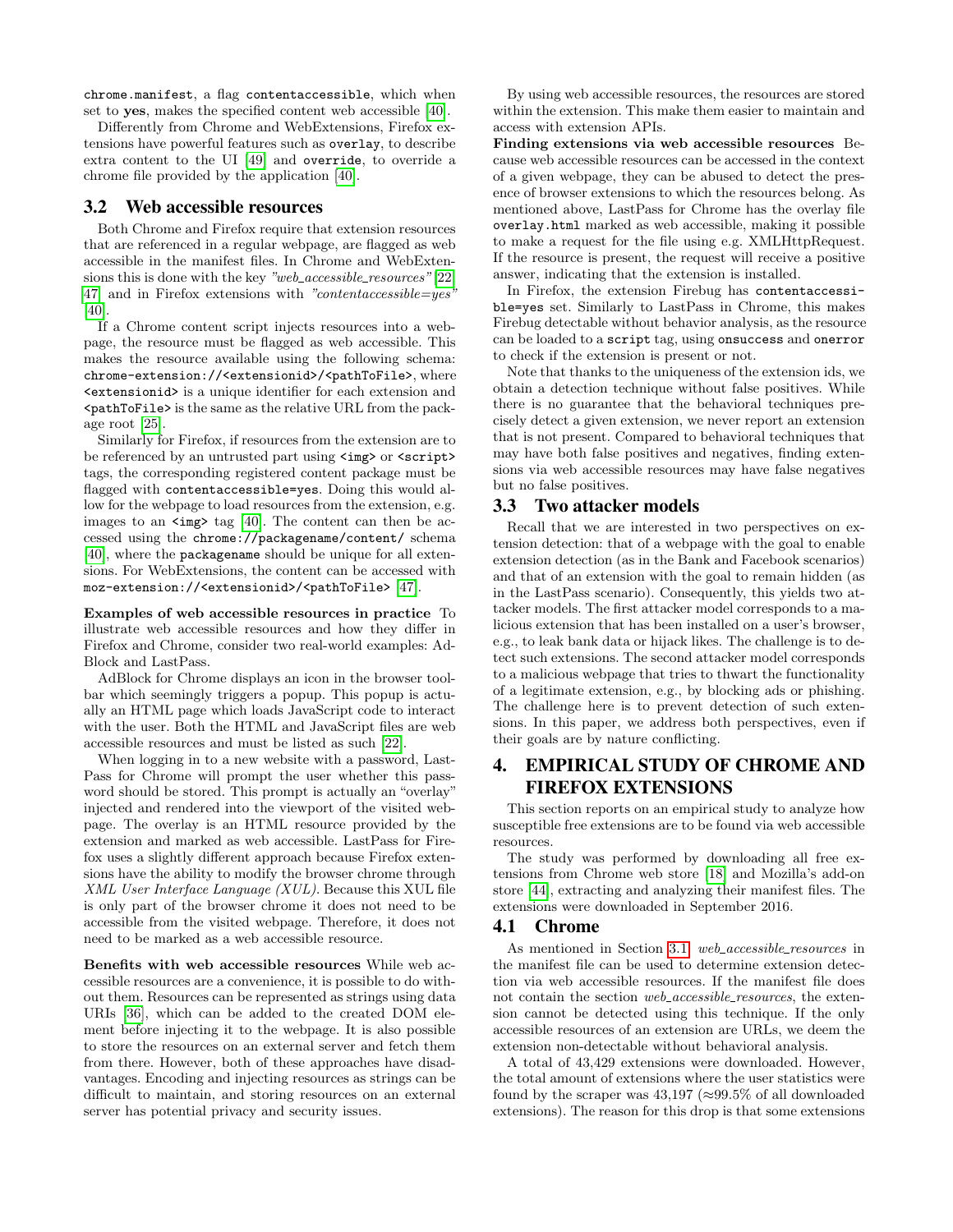<span id="page-4-1"></span>

| Category                                                                                                                                                                                                                                                                                                          | $Chrome$ Firefox |        |
|-------------------------------------------------------------------------------------------------------------------------------------------------------------------------------------------------------------------------------------------------------------------------------------------------------------------|------------------|--------|
| Empty accessible resources                                                                                                                                                                                                                                                                                        | 148              |        |
| Only URLs                                                                                                                                                                                                                                                                                                         | 54               |        |
| No manifest file                                                                                                                                                                                                                                                                                                  |                  | 7,396  |
| Detectable                                                                                                                                                                                                                                                                                                        | 12,154           | 1,003  |
| No accessible resources                                                                                                                                                                                                                                                                                           | 31,073           | 6,497  |
| Total amount of extensions                                                                                                                                                                                                                                                                                        | 43,429           | 14,896 |
| $\mathbb{R}^{11}$ $\mathbb{R}^{11}$ $\mathbb{R}^{11}$ $\mathbb{R}^{11}$ $\mathbb{R}^{11}$ $\mathbb{R}^{11}$ $\mathbb{R}^{11}$ $\mathbb{R}^{11}$ $\mathbb{R}^{11}$ $\mathbb{R}^{11}$ $\mathbb{R}^{11}$ $\mathbb{R}^{11}$ $\mathbb{R}^{11}$ $\mathbb{R}^{11}$ $\mathbb{R}^{11}$ $\mathbb{R}^{11}$ $\mathbb{R}^{11}$ |                  |        |

Table 2: Chrome and Firefox extension results

were removed from the Chrome web store before the scraper had the time to retrieve the user statistics, whereas some extensions (like Google Cast) did not display user statistics. Results Table [2](#page-4-1) displays the results of testing all downloaded Chrome extensions for *web\_accessible\_resources*. The parsing of the manifest files yielded parse errors for 36 extensions, for which we manually edited the manifest files to remove the errors.

We note that 148 extensions have web\_accessible\_resources set to an empty array in the manifest file, which implies that these extensions have no web accessible resources. Similarly, the 54 extensions which only have URLs as web accessible resources cannot be found with our technique as they do not have resources that should run in the context of the website stored locally in the extension. The "No accessible resources" in Table [2](#page-4-1) are all the extensions where the web\_accessible\_resources field was missing in the manifest file, including 146 extensions which had only non-existing resources listed.

In total, 12,154 extensions out of 43,429 could be found using non-behavioral extension detection, which corresponds to  $\approx 28\%$  $\approx 28\%$  $\approx 28\%$ . Figure 2 shows the amount of detectable extensions sorted by popularity, based on the reported number of users in the Google Chrome web store. For this, we only use the set of extensions for which we could find user statistics, yielding 12,112 extensions detectable out of 43,197. We divide the sorted extensions in groups of 1000, which we call "intervals". We find  $70\%$  of the top 10,  $62\%$  of the top 100 and 52.7% of the top 1000 extensions with a non-behavioral technique. These extensions include popular security- and privacy-critical extensions such as AdBlock, LastPass, Avast Online Security, Ghostery and Disconnect. The graph also shows a descending trend, indicating that more popular extensions have on average more web\_accessible\_resources.

<span id="page-4-2"></span>

## 4.2 Firefox

As mentioned in Section [3.1,](#page-2-3) manifest files for Firefox extensions can be located in several different sub folders of an extension. The manifest files in the sub folders are referenced from chrome.manifest in the root directory. For this study, all manifest files were analyzed, including the manifest files in the sub folders.

The contentaccessible flag indicates web accessible resources, but we found that a webpage cannot perform a normal XMLHttpRequest in order to retrieve the resource. However, it is possible to create a script tag with the corresponding script.src attribute set to the resource in order to retrieve it. By attaching onload and onerror event handlers to this script element, it is possible to learn whether the resource could be retrieved. In addition, because the absence of a resource is gracefully handled with the onerror handler, no error is reported and this method in Firefox is more discrete than the method used with Chrome.

The amount of Firefox extensions was 17,375. However, some extensions were duplicated in the list on Mozilla's addon page based on the extension name and the extension id. The scraper found a total of 14,925 unique extensions, but was redirected to a dead link for 29 extensions, yielding the total number of analyzed extensions to 14,896.

Results The results of the study can be seen in Table [2.](#page-4-1) 7,396 did not have a chrome.manifest file in the extension's root directory and 6,381 extensions did not have the flag contentaccessible in the chrome.manifest file in the root directory. 116 out of the 1,119 extensions who had set contentaccessible linked it to non-existing files. We also detected a total of 775 extensions who use WebExtensions. Out of those 775 extensions, 11 also defined chrome.manifest. 221 had web\_accessible\_resources set, indicating  $\approx 28.5\%$ of those extensions should be detectable. Unfortunately, WebExtensions extension ids are not stored publicly. One could, in theory, manually install all those extensions and see if they have e.g. an options page [\[45\]](#page-7-34), which when browsed to would give the extension id. Due to this, we do not consider WebExtensions detectable in this experiment.

1,003 out of 14,896 can be found with web accessible resources, which corresponds to 6.73%. The trend for the detectable extensions can be seen in Figure [2.](#page-4-2) The interval with the most extensions that are detectable was the top 1000 extensions with 121 detectable extensions (i.e. 12.1%). These extensions include Firebug, Easy Screenshot and Web of Trust. However, no ad blockers nor the popular script blocker Ghostery can be found in Firefox without behavioral analysis. As explained in Section [3.2,](#page-3-0) Firefox extensions have the ability to directly add to the UI using XUL, so that they do not require web accessible resources like Chrome extensions. Therefore, Firefox extensions need less web accessible resources.

#### 4.3 Comparison of results

One major difference between Chrome and Firefox is how XMLHttpRequest is handled. In Firefox, it is not allowed to access chrome:// with XMLHttpRequest, whereas it is possible to access moz-extension:// in Firefox and chromeextension:// in Chrome. The use of web accessible resources, and with that the percentage of detectable extensions, is higher for Chrome. As a Chrome extension cannot make much modifications to the UI of the browser compared to Firefox, there is a greater need for using web accessible resources in Chrome. Similarities could be found in the trends of accessible resources, where both browsers had the largest interval of detectable extensions in the top 1000 extensions, but Chrome had a more clear decrease over the following intervals compared to Firefox.

## <span id="page-4-0"></span>5. BROWSER EXTENSION DETECTION IN THE ALEXA TOP 100,000

We conducted an empirical study of non-behavioral extension detection on the Alexa top 100,000 websites. Our findings suggest that the technique is not widely known, although we do discover several websites that try to find exten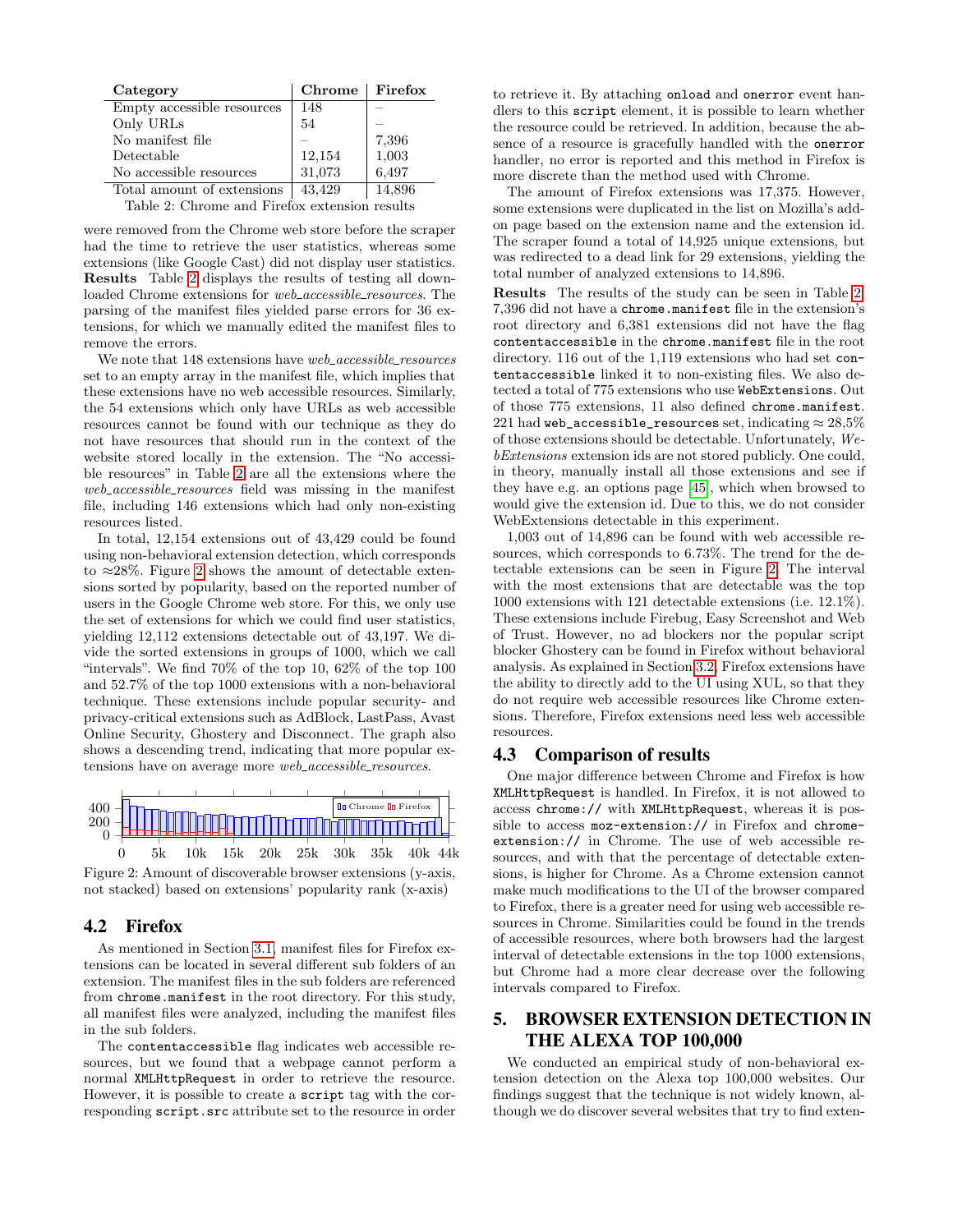sions for types that include fun, productivity, news, weather, search tools, developer tools, accessibility and shopping.

This empirical study has been omitted from this version of our work due to space limitations, but is available in the full version [\[55\]](#page-7-10).

## <span id="page-5-1"></span>6. MEASURES

Section [6.1](#page-5-2) suggests measures in favor of website developers, while Section [6.2](#page-5-0) suggests how extensions can prevent being found by webpages. Finally, Section [6.3](#page-5-3) concludes with a discussion of how to resolve security goal clashes. The full version [\[55\]](#page-7-10) elaborates on further details.

#### <span id="page-5-2"></span>6.1 Measures for webpages: whitelisting extensions

To help webpages guarantee a clean web environment for their content, they can be allowed to specify a whitelist of allowed extensions. Such a measure can be implemented as a policy specified by the webpage and enforced by the browser.

For a web application handling sensitive information, an environment known-to-be free from malware would help secure the user's sensitive data. Such a whitelist can, of course, also be used to block any extensions, e.g. an ad blocker, as well.

We envision the webpage suggests the whitelist. One possibility in this design space is to leave the final decision up to the user, endorsing and/or overriding the whitelist, if desirable. We detail this possibility in Section [6.3.](#page-5-3)

#### <span id="page-5-0"></span>6.2 Measures for extensions

We discuss some measures to reduce the risk for extensions to be detected using non-behavioral analysis.

Prevent direct access to extension resources from webpage Instead of a direct access from webpages to an extension's resources, webpages would need to go through the extension via a message passing API. This would not prevent detection entirely, but it would allow for an extension to be part of the detection process.

No accessible resources One can avoid web accessible resources by hosting the resources on an external server or use data URIs (see Section [3.2\)](#page-3-0).

Using an external server, with or without the browser's caching mechanism, does not fully prevent detectability via a timing attack. Remotely hosted resources also introduce privacy concerns, as all requests can be monitored by an external party.

Data URIs will remove dependencies on web accessible resources, but a disadvantage is that hard-coded data URIs can be difficult to maintain.

Track script provenance One could potentially track who injected a script and only allow access to a given set of principals. Tracking information flow can, however, make the system slower, but it would allow for web accessible resources to be used by scripts on the webpage that originates from the extension, but not by the actual webpage.

Extension ids In order to avoid detection, an extension developer could change the extension id by resubmitting the same extension. This by itself would be of limited effect since the entire userbase needs to be rebuilt for the extension with the updated id.

As an extension has other means to fetch its resources than via web accessible resources, one can allow the extension to generate a random token and pass it along to the webpage. A

webpage which possesses this token can use it to gain access to the extension's resources.

Whitelisting webpages Instead of being active on all webpages a browser visits, extensions could be activated on a case-by-case basis. If an extension is not active on a webpage, and its resources not available to this webpage, then it can not be detected through the presence of web accessible resources. This can be implemented through a usermodifiable whitelist in the browser.

#### <span id="page-5-3"></span>6.3 User to resolve conflicting security goals

Because of the conflicting security goals, it is important to strike a balance of the interests of the different parties by combining webpage measures with extension measures. For example, allowing webpages to whitelist extensions which can be active in their domain, whereas allowing extensions to whitelist webpages which are allowed to communicate with the extensions would help both webpages and extensions reach their goals.

But who should resolve the conflicting security goals? We resort to the "users > developers > browser" principle, as common in the web community folklore. This principle gives users precedence over developers and browsers in the web setting. Driven by this principle, we designate the user as an arbiter to endorse and/or overwrite whitelists provided by webpages and extensions, respectively.

#### 7. RELATED WORK

Non-behavioral extension detection has so far received only scarce attention, primarily in the form of scattered blog posts [\[6,](#page-7-35) [3,](#page-6-0) [2,](#page-6-1) [4,](#page-6-2) [1,](#page-6-3) [5\]](#page-6-4), some referring to outdated browser features and some only traceable in Internet archives [\[6,](#page-7-35) [3\]](#page-6-0).

To the best of our knowledge, we are the first to systematically study non-behavioral extension discovery at large in both Chrome and Firefox's extension web stores, as well as the Alexa top 100,000 webpages.

There is a large body of work on detection of maliciously behaving browser extensions. The state of the art is well summarized by Jagpal et al. [\[31\]](#page-7-2). The rest of this section focuses on detecting extensions and fingerprinting browsers.

## 7.1 Detecting extensions

Prior work in detecting extensions has focused on behavioral techniques. For instance, Nikiforakis et al. [\[52\]](#page-7-36) analyze eleven popular browser extensions that hide the real user agent string from visited websites in order to obfuscate a browser's fingerprint, but observe that the these extensions neglect to remove the same information from the JavaScript environment, making the extension detectable by a visited website through its behavior. This detection mechanism is fragile since, as explained in Section [2,](#page-1-0) extensions may modify their behavior in order to avoid detection, forcing websites to alter their detection method, triggering an arms race. Using another approach, Thomas et al. [\[56\]](#page-7-37) detect the inflight alteration of a webpage, by comparing the DOM of the rendered webpage against the expected DOM. This catchall method detects all DOM modifying extensions as well as proxies and compromised browsers. Such an approach is more robust, since it will detect all extensions that modify the DOM even when they attempt to evade detection. However, since it does not focus on an extension's specific behavior, it is less precise. Non-behavioral extension detection on the other hand, like the technique presented in this paper, uses simple and cheap checks to determine the presence of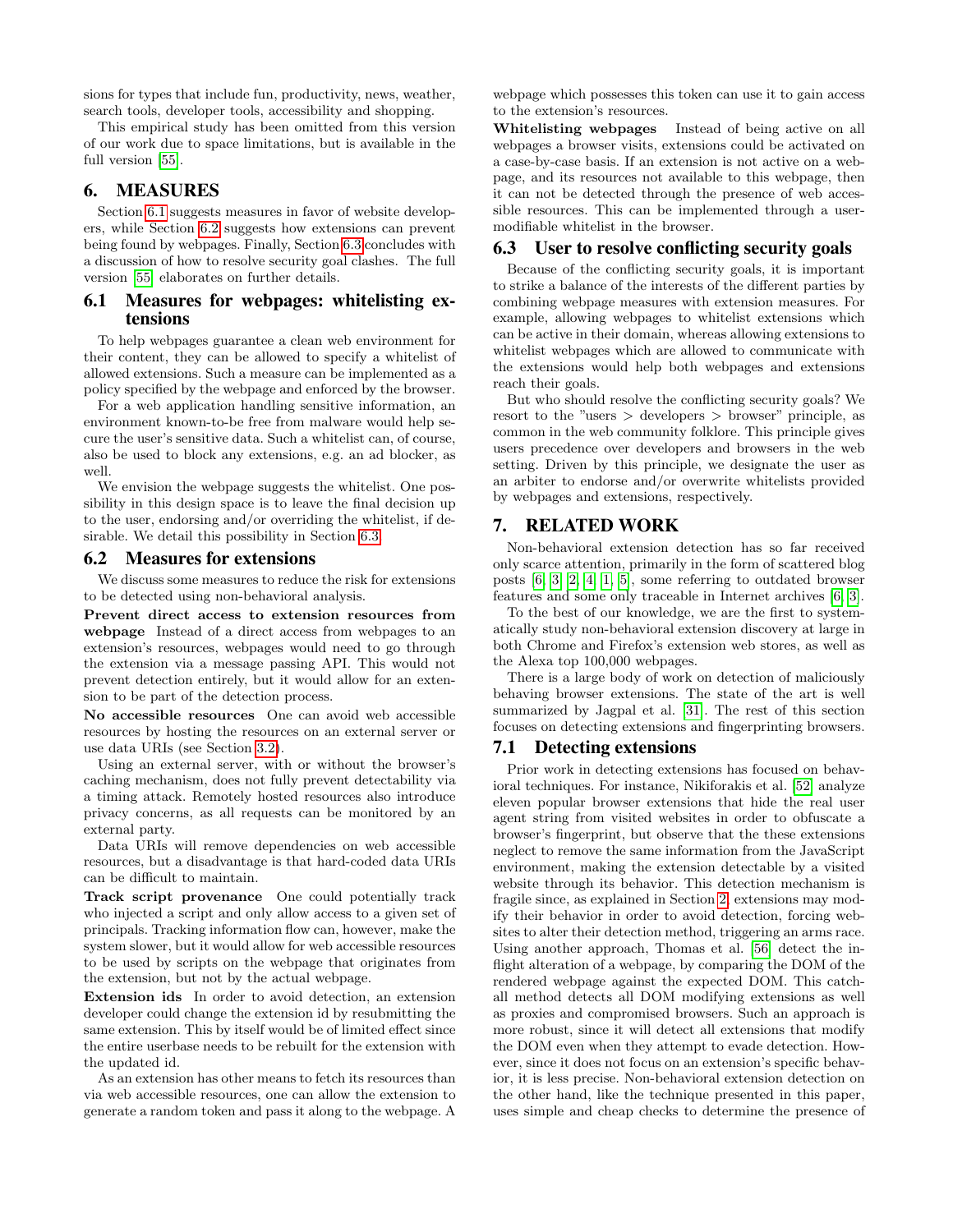a specific extension, without false positives. In addition, an extension can not evade detection by altering its behavior. Instead, the only way for an extension to avoid detection is by removing its web accessible resources, which is not always practical as explained in Section [6.2.](#page-5-0)

Non-behavioral extension discovery via web accessible resources has only received scarce attention in the form of scattered observations, primarily in blog posts [\[6,](#page-7-35) [3,](#page-6-0) [2,](#page-6-1) [4,](#page-6-2) [1,](#page-6-3) [5\]](#page-6-4), some referring to outdated browser features and some only traceable in Internet archives [\[6,](#page-7-35) [3\]](#page-6-0).

We go beyond these observations by systematically studying the entire class of extension discovery via web accessible resources, performing an empirical study with discoverability of all free extensions of the two major browsers, preforming a large scale study of discovery by the top 100,000 Alexa webpages, and proposing measures.

#### 7.2 Fingerprinting browsers

There has been much work on browser fingerprinting. IN-RIA's Browser Extension Experiment [\[30\]](#page-7-11) is based on our technique and code to enhance browser fingerprinting by detecting extensions. We overview the work on fingerprinting below, noting that the rest of the approaches are less related because they do not address extension detection.

Panopticlick [\[54\]](#page-7-38) uses such browsers properties as screen resolution, user agent string, timezone, system fonts, and browser plugins to uniquely identify browsers. Browsers can also be fingerprinted through browser quirks [\[7\]](#page-7-39), canvas fingerprinting [\[39,](#page-7-40) [8\]](#page-7-41), dimensions of rendered font glyphs [\[16\]](#page-7-42), browser histories [\[53\]](#page-7-43), ECMAScript compliance [\[50\]](#page-7-44), performance of the JavaScript engine and whitelisted domains in the NoScript extension [\[38\]](#page-7-45), and more [\[52,](#page-7-36) [58\]](#page-7-46).

Nikiforakis et al. [\[52\]](#page-7-36) detect font probing and flash-based proxy evasion as fingerprinting mechanisms provided by three commercial fingerprinting companies, and find 40 websites in the Alexa top 10,000 make use of them. Acar et al. build FPDetective [\[9\]](#page-7-47) and find 404 websites in the Alexa top million that use JavaScript-based font probing, as well as 145 websites in the Alexa top 10,000 that use Flash-based font probing to fingerprint visitors. Acar et al. [\[8\]](#page-7-41) study the Alexa top 100,000 and find that canvas fingerprinting is the most commonly used fingerprinting technique, with 5% of the studied websites using it.

Defending against fingerprinting is difficult, if even possible. There appears to be no one-size-fits-all solution. Several strategies have been suggested. One crude way to address the problem is by simply blocking certain forms of thirdparty content, such as JavaScript or Flash known to contain fingerprinting code [\[8,](#page-7-41) [14,](#page-7-48) [52,](#page-7-36) [53,](#page-7-43) [58\]](#page-7-46). Similarly crude would be to disable certain functionality in the browser, such as the ability to query pixel-values from a canvas [\[39\]](#page-7-40).

Instead of blocking third-party content or functionality, a browser could ask for user permission whenever a fingerprintable characteristic of the browser is queried, e.g. reading those pixel-values from a canvas [\[8,](#page-7-41) [39,](#page-7-40) [58\]](#page-7-46).

Yet another approach adds (smart) noise to fingerprintable browser characteristics, thereby randomizing the fingerprint [\[8,](#page-7-41) [39,](#page-7-40) [14,](#page-7-48) [16,](#page-7-42) [17,](#page-7-49) [32,](#page-7-50) [51,](#page-7-51) [57,](#page-7-52) [58\]](#page-7-46). The reverse approach is to decrease the randomness of the reported browser characteristics by standardizing the set of possible values for fingerprintable resources, such as the list of system fonts, so that all browsers report the same values [\[16,](#page-7-42) [39,](#page-7-40) [52,](#page-7-36) [58\]](#page-7-46).

Conceding that fingerprinting cannot be stopped, recent work has investigated preventing the exfiltration of the fingerprint itself by monitoring network traffic [\[57,](#page-7-52) [16,](#page-7-42) [50\]](#page-7-44), or even by rewriting a detected fingerprint through a network proxy [\[59\]](#page-7-53).

#### 8. CONCLUSION

To the best of our knowledge, we have presented the first comprehensive study of non-behavioral browser extension discovery. We have systematically studied the technique and its applicability at large scale. At the core of our technique is detection of web accessible resources that are associated with extensions via unique extension ids. This yields an effective detection technique with no false positives, which we have instantiated for both Chrome and Firefox. We report on an empirical study with free Chrome and Firefox extensions, detecting over 50% of the top 1,000 free Chrome extensions (including such sensitive extensions as AdBlock and LastPass) and over 28% of the Chrome extensions in the study overall. We have conducted an empirical study of non-behavioral extension detection on the Alexa top 100,000 websites. This study confirms that detecting extensions via web accessible resources is not widely known. Nevertheless, we identify websites that perform extension detection for types of extensions that include fun, productivity, news, weather, search tools, developer tools, accessibility, and shopping. We have presented measures for and against browser extension discovery, catering to the needs of website owners and extension developers, respectively. Finally, we have discussed a browser architecture that allows a user to take control in arbitrating the conflicting security goals.

Our code for discovering browser extensions is already used by INRIA's Browser Extension Experiment [\[30\]](#page-7-11).

Future work focuses on the measures outlined in Section [6.](#page-5-1) In particular, our short-term goal is to study whether disallowing GET requests from webpages to extension schemas (Firefox disallows XMLHttpRequest apart from for WebExtensions, but not GET from HTML elements such as script and img, whereas Chrome allows all three) will result in breaking functionality of common extensions. Such a study may provide useful input for the future handling of extensions in Chrome and Firefox. We are also experimenting with a prototype based on Chromium to support fine-grained whitelisting policies that give the user the power to temporarily enable and disable extensions depending on what webpages are being visited.

Acknowledgments Thanks are due to Ioannis Papagiannis for the inspirations and helpful feedback. This work was partly funded by Andrei Sabelfeld's Google Faculty Research Award, Facebook Research and Academic Relations Program Gift, the European Community under the ProSecuToR project, and the Swedish research agency VR.

#### 9. REFERENCES

- <span id="page-6-3"></span>[1] Detecting Chrome Extensions in 2013. [http://gcattani.](http://gcattani.github.io/201303/detecting-chrome-extensions-in-2013/) [github.io/201303/detecting-chrome-extensions-in-2013/.](http://gcattani.github.io/201303/detecting-chrome-extensions-in-2013/)
- <span id="page-6-1"></span>[2] Detecting Firefox Extensions Without Javascript. [http://kuza55.blogspot.co.uk/2007/10/](http://kuza55.blogspot.co.uk/2007/10/detecting-firefox-extension-without.html) [detecting-firefox-extension-without.html.](http://kuza55.blogspot.co.uk/2007/10/detecting-firefox-extension-without.html)
- <span id="page-6-0"></span>[3] Detecting FireFox Extentions. [http://ha.ckers.org/blog/](http://ha.ckers.org/blog/20060823/detecting-firefox-extentions/) [20060823/detecting-firefox-extentions/.](http://ha.ckers.org/blog/20060823/detecting-firefox-extentions/)
- <span id="page-6-2"></span>[4] Sparse Bruteforce Addon Detection. [http://www.skeletonscribe.net/2011/07/](http://www.skeletonscribe.net/2011/07/sparse-bruteforce-addon-scanner.html) [sparse-bruteforce-addon-scanner.html.](http://www.skeletonscribe.net/2011/07/sparse-bruteforce-addon-scanner.html)
- <span id="page-6-4"></span>[5] The Evolution of Chrome Extensions Detection. [http://blog.beefproject.com/2013/04/](http://blog.beefproject.com/2013/04/the-evolution-of-chrome-extensions.html) [the-evolution-of-chrome-extensions.html.](http://blog.beefproject.com/2013/04/the-evolution-of-chrome-extensions.html)